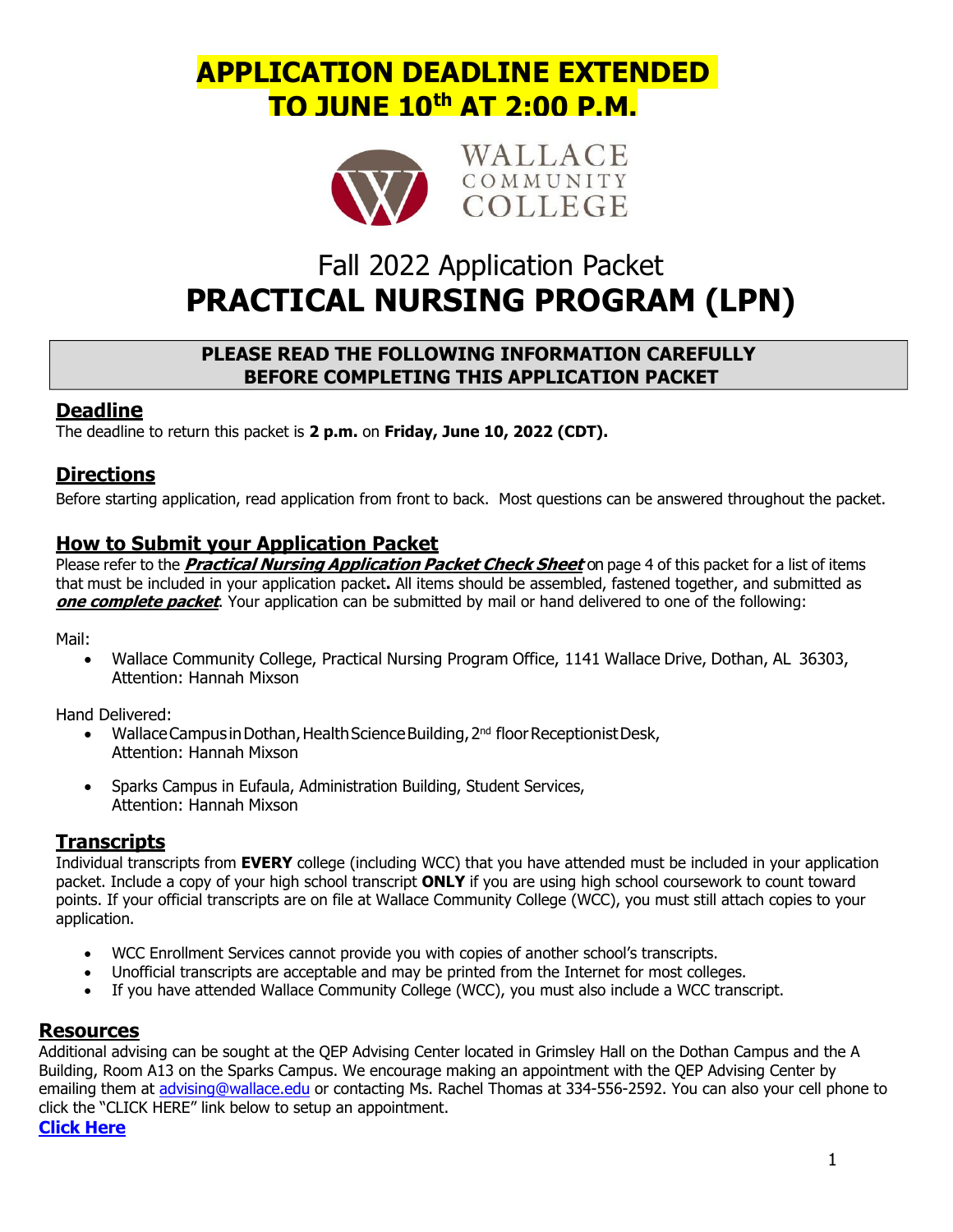# **Minimum Admission Standards**

Minimum admission standards for the Practical Nursing program include the following: 1) Proof of Unconditional Admission. Screen print form OneACCS student profile.

> **Example:**  Degree: Associate in Science Level: Undergraduate Program: AS General Studies College: Academic Transfer Major: Pre Nursing Concentration: Not Provided Admit Type: Unconditional Admit Admit Term: Spring 2022 Catalog Term: Fall 2021

- If your student profile says "Conditional Admit", you will need to satisfy the requirements necessary to update your student profile to Unconditional Admit prior to the Program application deadline.
- If you are enrolled in classes at another institution for Spring 2022, your admission status will not be unconditional until admissions receives your final transcript. Upon completing your Spring 2022 courses, you will be required to submit your final transcript to admissions. If this applies to you, we WILL accept your conditional admission status until you are cleared with admissions. You must have all documentation submitted to admissions, including a transcript showing courses in progress from your current institution.
- If you are not enrolled in any courses at WCC for Spring 2022 semester, you must re-apply to the College at WCC Enrollment Services. If you are not planning to come to WCC until Fall 2022, make sure you put that on your application.

**NOTE: WCC Enrollment Services has a 72-hour processing time for WCC Admission Agreement Forms. Nursing program applicants who have completed a baccalaureate degree or any graduate coursework must also submit official transcripts from every college attended to WCC Enrollment Services.** 

- 2) Completed Practical Nursing application packet received by **2 p.m.** on **Friday, May 27, 2022 (CDT).**  If mailed, the application packet must be postmarked no later than **May 27, 2022 (CDT)**.
- 3) Minimum GPA of 2.5 on a 4.0 scale based on the last 24 credit hours for students *with* previous college coursework. **NOTE: This is not your cumulative GPA that you see on your transcript**.
	-
- 4) Eligibility for ENG 101 and BIO 201.
	- ENG 101 (English Composition I)
	- BIO 201 (Human Anatomy and Physiology I)
- 5) Be in good standing with WCC.
- 6) Meeting the essential functions or technical standards required for nursing.
- 7) Completion of the ATI Test of Essential Academic Skills (**ATI TEAS®**) taken within three years of the application deadline.
	- Registration and payment for the ATI TEAS $<sup>®</sup>$  must be completed online through the vendor site.</sup> Registration cannot be handled through Testing Services on either campus. Payments cannot be received through the College Business Office. Applicants must create an online account at www.atitesting.com to schedule a date for testing.
	- If testing at a location other than WCC you must transfer your ATI TEAS $^{\circledR}$  score to WCC.
	- Applications received without test scores will be considered ineligible for admission consideration. Scores are good for three years prior to the application deadline.
	- There is **NO SET SCORE** for the ATI TEAS® test at this time. We ask that you do your best.

**For questions regarding the ACCUPLACER® or ATI TEAS®, please contact Testing Services:**  Wallace Campus, Dothan – (334) 983-3521, ext. 2296 Sparks Campus, Eufaula – (334) 687-3543, ext. 4249 http://www.wallace.edu/student\_services/counseling\_dss\_testing\_career\_services/testing\_services.aspx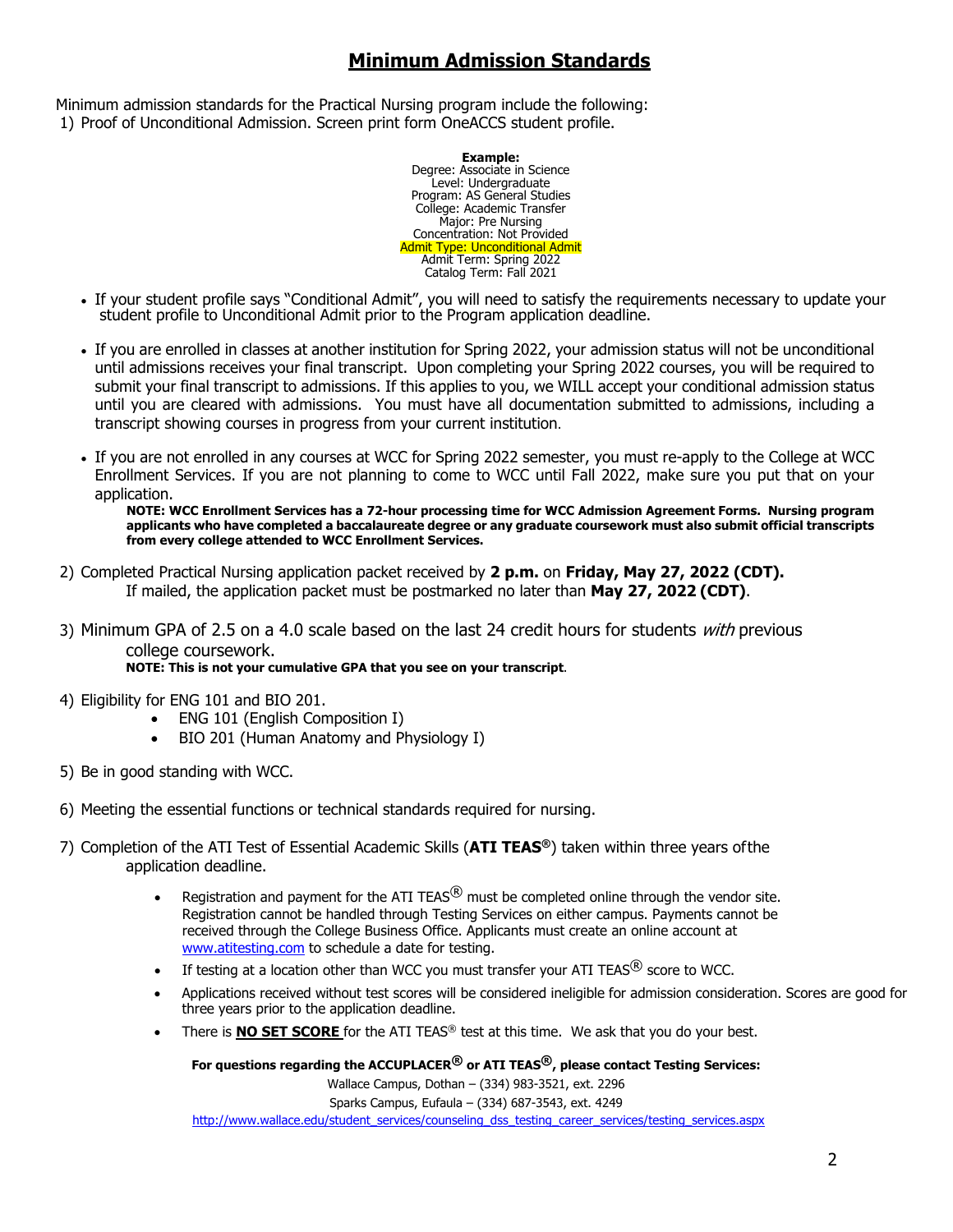# **Calculation of Points**

After meeting minimum requirements, applicants are rank-ordered using a 221-point system based on:

- $\bullet$  ATI TEAS<sup>®</sup> score (150 possible points)
- Points for selected college courses (i.e., English 101, Math 116 or higher level math) and/or selected high school courses (i.e., Algebra II or higher level math, highest level Biology) (60 possible points)
- Additional points (11 possible points) for:
	- Students currently enrolled or who have previously completed courses at WCC (including dual enrollment and/or early college admission)
	- Students who have completed a Certified Nursing Assistant program (applicant must provide documentation verifying that they are currently a Certified Nursing Assistant)

### **Copies**

You are strongly encouraged to make copies of all materials in your packet prior to submission. **The Practical Nursing program office will not make copies of any items in your packet for use in reapplying to the Practical Nursing program or in applying to other programs.** 

### **Notification**

Applicants will be notified of their status within **6 weeks after the application deadline**. An email will be sent to the email address provided on the application if you were accepted to the program or denied admission. It is imperative that an accurate email address, that is regularly checked, be submitted on this application.

### **Questions**

If you have questions, please email Hannah Mixson, Practical Nursing Division, at hmixson@wallace.edu.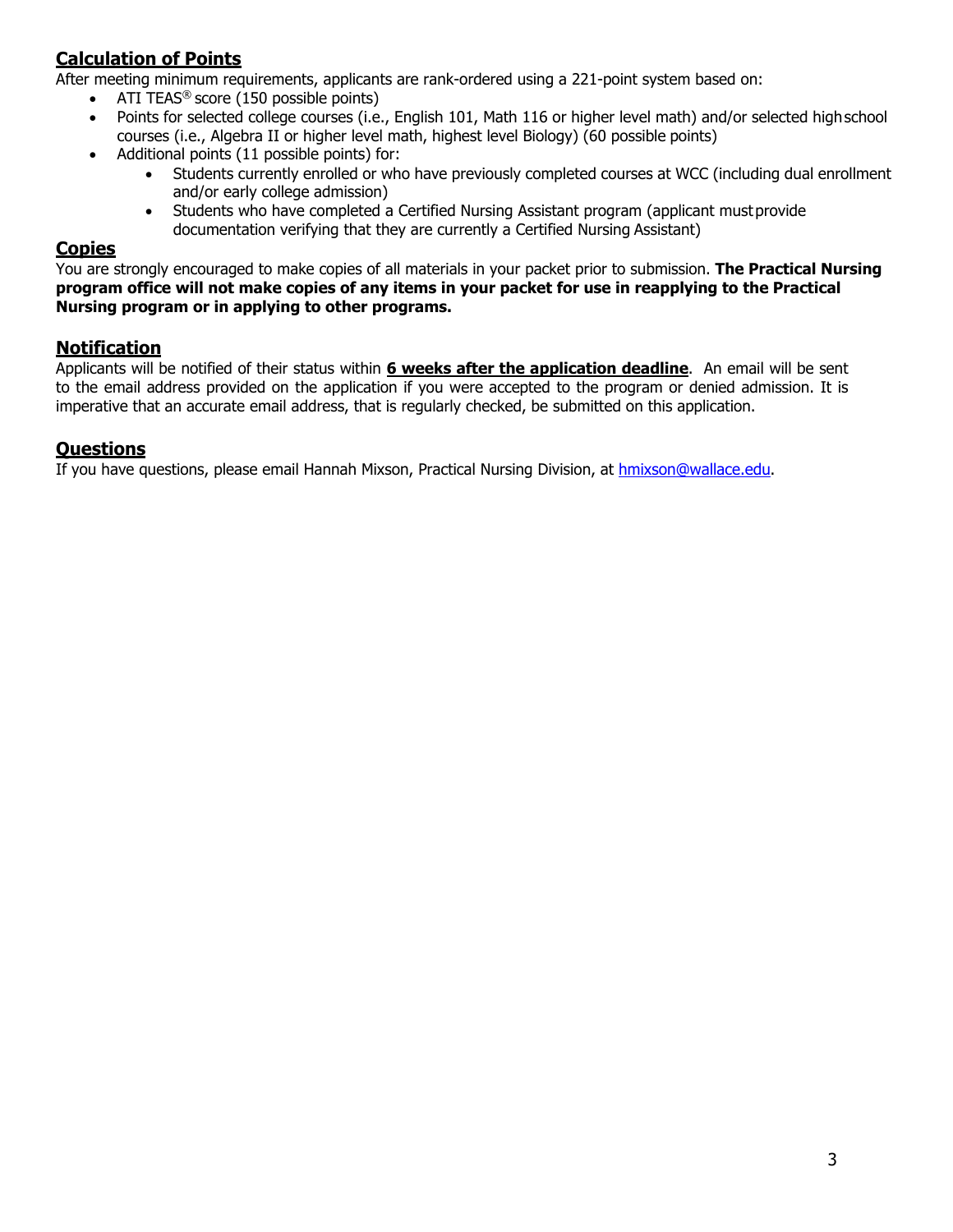**Form A** 

### **Wallace Community College Practical Nursing (LPN) Application Packet CHECK SHEET**

### **THIS FORM MUST BE SUBMITTED AS THE FIRST**

#### **PAGE OF YOUR PACKET**

# **THE FOLLOWING ITEMS MUST BE INCLUDED WITH YOUR APPLICATION PACKET FOR IT TO BE CONSIDERED COMPLETE**

|                  | Place a check $(\check{\phantom{a}})$ beside each item to indicate that the item has been included.                                                                                                                                                                            |
|------------------|--------------------------------------------------------------------------------------------------------------------------------------------------------------------------------------------------------------------------------------------------------------------------------|
|                  | Form A: (this form) should be the coversheet of your application packet                                                                                                                                                                                                        |
|                  | Form B: Nursing Program Application (2 pages)                                                                                                                                                                                                                                  |
|                  | Form C: Site Preference Form                                                                                                                                                                                                                                                   |
|                  | Proof of Admission Status from OneACCS Student Profile                                                                                                                                                                                                                         |
|                  | Separate transcripts from each college previously attended. Transcripts can be official<br>or unofficial. (including Wallace Community College).                                                                                                                               |
|                  | A copy of the ATI TEAS <sup>®</sup> score report form ( <i>Individual Performance Profile</i> )                                                                                                                                                                                |
|                  | SCORE MUST BE ACHIEVED WITHIN 3 YEARS OF APPLICATION DEADLINE TO SATISFY ELIGIBILITY REQUIREMENTS                                                                                                                                                                              |
|                  | Signed copy of the Alabama Community College System/Wallace Community College Nursing<br>Programs/Essential Functions (pg 8)                                                                                                                                                   |
| <b>OPTIONAL:</b> |                                                                                                                                                                                                                                                                                |
|                  | Include ACCUPLACER®, ACT®, SAT® or ACCS Biology Placement Exam scores if used as<br>qualifiers for ENG 101 and BIO 201<br>SCORE(S) (other than the ACCS Biology Placement Exam) MUST BE ACHIEVED WITHIN 3 YEARS OF APPLICATION DEADLINE<br>TO SATISFY ELIGIBILITY REQUIREMENTS |
|                  | HIGH SCHOOL TRANSCRIPT. Include a copy of your high school transcript only if you are<br>using high school coursework to count towards points.                                                                                                                                 |
|                  | If you are currently a certified nursing assistant and would like consideration in ranking, initial<br>and attach verifying documentation.                                                                                                                                     |

I have submitted all of the above checked items in my application packet. I understand that meeting minimal admission requirements does not guarantee admission to the program. I also understand that a minimum number of students is required at each location for classes to be conducted, so placement at my desired location is not guaranteed.

Signature: Date:

Printed Name: \_\_\_\_\_\_\_\_\_\_\_\_\_\_\_\_\_\_\_\_\_\_\_\_\_\_\_\_

Student Number: \_\_\_\_\_\_\_\_\_\_\_\_\_\_\_\_\_\_\_\_\_\_\_\_\_\_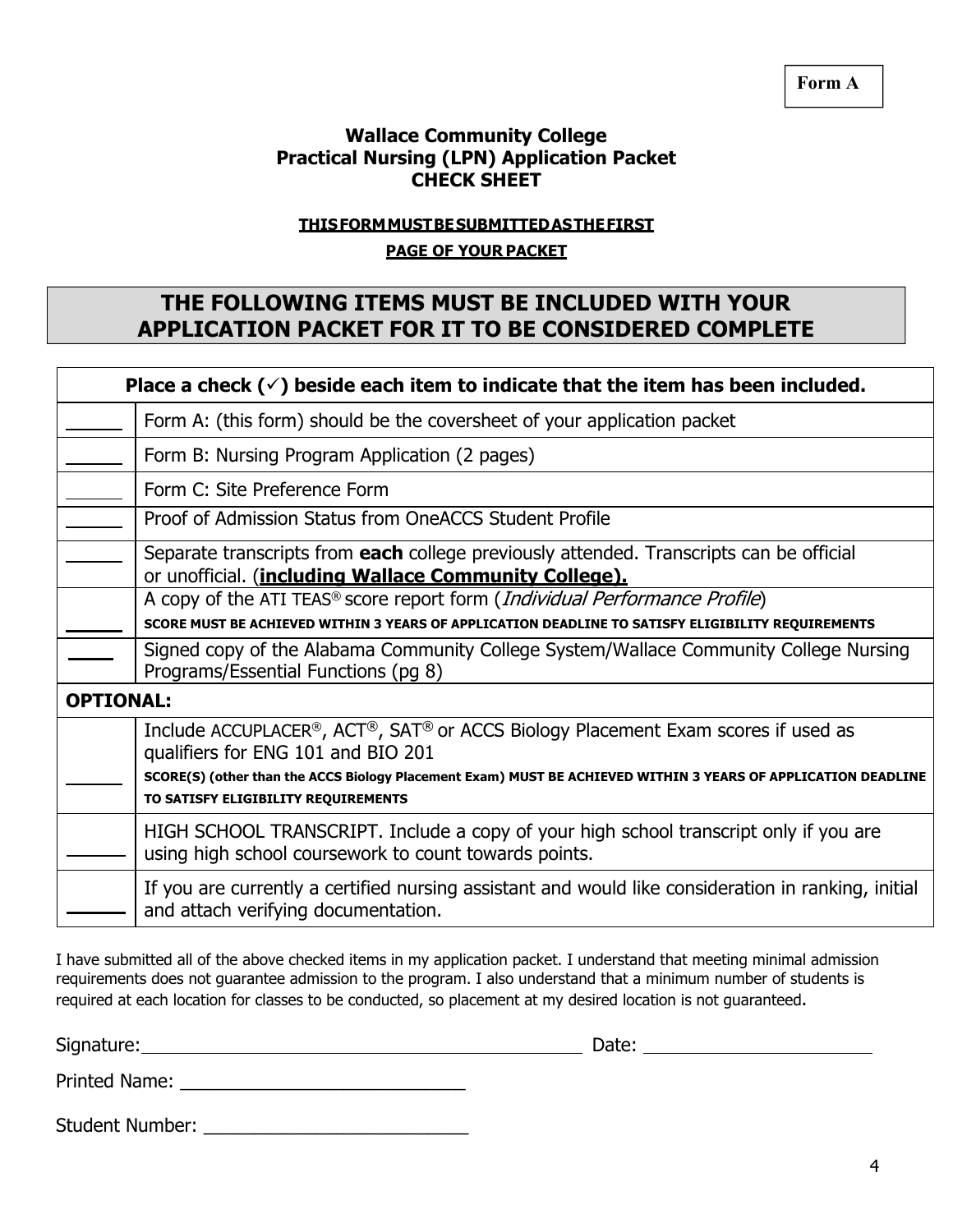# **The Alabama Community College System Practical Nursing Application (LPN)**

| <b>I. PERSONAL DATA</b> |  |                                                                                                                                                                                                                                |
|-------------------------|--|--------------------------------------------------------------------------------------------------------------------------------------------------------------------------------------------------------------------------------|
|                         |  |                                                                                                                                                                                                                                |
|                         |  | Mailing Address: National Address: National Address: National Address: National Address: National Address: National Address: National Address: National Address: National Address: National Address: National Address: Nationa |
|                         |  |                                                                                                                                                                                                                                |
|                         |  | Alternate Phone: Valid E-mail address:                                                                                                                                                                                         |
| <b>II. EDUCATION</b>    |  | High School Graduation Year: High School Name: 1997 Mannel Mannel Mannel Mannel Mannel Mannel Mannel Mannel Ma                                                                                                                 |
|                         |  |                                                                                                                                                                                                                                |
|                         |  | Are you currently taking college courses? Yes No If yes, what college                                                                                                                                                          |
| applicable.             |  | List all Spring 2022 courses currently enrolled in to include mini terms. Please indicate mini term beside listed class as                                                                                                     |
|                         |  |                                                                                                                                                                                                                                |
|                         |  |                                                                                                                                                                                                                                |

List **all** colleges attended and the year(s) attended (List additional colleges on a separate sheet of paper if necessary.)

| <b>COLLEGES ATTENDED,</b><br><b>INCLUDING WALLACE</b><br><b>COMMUNITY COLLEGE</b> | <b>CITY/STATE</b> | <b>DATES ATTENDED</b><br>(FROM/TO) |
|-----------------------------------------------------------------------------------|-------------------|------------------------------------|
|                                                                                   |                   |                                    |
|                                                                                   |                   |                                    |
|                                                                                   |                   |                                    |
|                                                                                   |                   |                                    |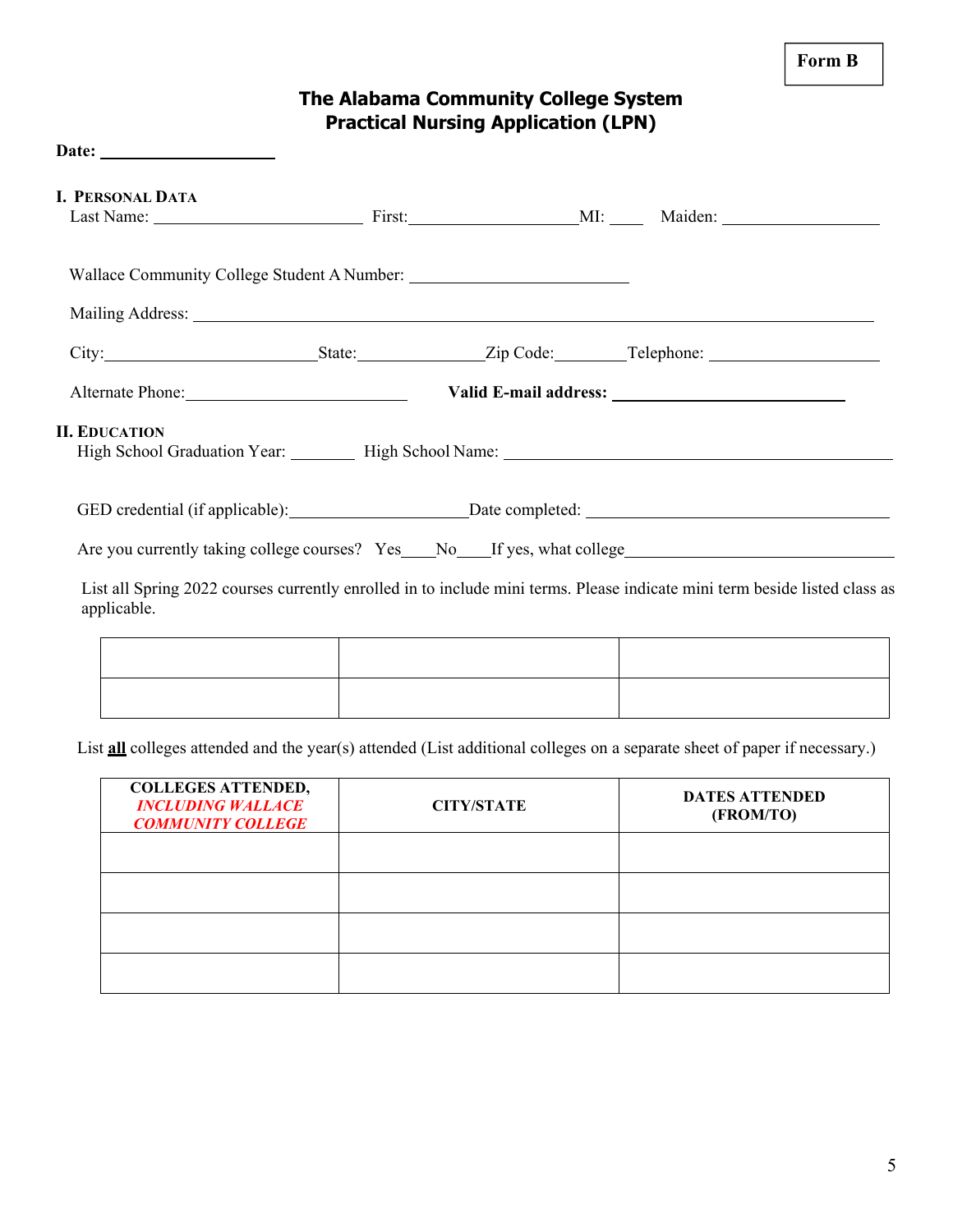**Form B (continued)** 

Have you previously been admitted to/attended a nursing program including Wallace Community College (WCC)?

- Yes Name of University/College Note: If you were in the PN program at WCC, no additional letter will be required. If yes, state the reason for withdrawal
- $\bullet$  No  $\bullet$

**NOTE: If you have previously been admitted to, but failed to complete a previous nursing program, you must submit a letter stating you are eligible to return to the previous program. The letter must be submitted with your PN program application packet. The letter must be from the Dean or Director of the previous nursing program.** 

Test of Essential Skills, (ATI TEAS®) Score: Date Tested: Date Tested:

**NOTE: Score must be achieved within 3 years of application deadline to satisfy eligibility requirement.** 

**I understand that completion of this application is a component of the student profile and does not in itself grant admission to the nursing program. I certify that the information given in this application is true and correct. I understand that providing false information may be deemed sufficient reason to dismiss the student and/or refuse admission.** 

**Minimum admission standards:** 

- **1. Unconditional admission to Wallace Community College.**
- **2. Receipt of completed application for the nursing program(s).**
- **3. Minimum GPA of 2.5 on a 4.0 scale based on the last 24 credit hours for students** *with* **previous college coursework.**
- **4. Eligibility for English 101 and BIO 201.**
- **5. Good standing with Wallace Community College.**
- **6. Meeting the essential functions or technical standards required for nursing.**
- **7. Completion of the Test of Essential Academic Skills (ATI TEAS®) taken within 3 years of the application deadline.**

**Admission to the nursing program is competitive, and the number of students is limited by the number of faculty and clinical facilities available. Meeting minimal requirements does not guarantee acceptance**.

Applicant's Signature Date

### \*\*\*\*\*\*\*\*\*\*\*\*\*\*\*\*\*\*\*\*\*\*\*\*\*\*\*\*\*\*\*\*\*\*\*\*\*\*\*\*\*\*\*\*\*\*\*\*\*\*\*\*\*\*\*\*\*\*\*\*\*\*\*\*\*\*\*\*\*\*\*\*\*\*\*\*\*\*\*\*\*\*\*\*\*\*\*\*\*\*\*\*\*\*\*\*\*\* **(FOR OFFICE USE ONLY)**

Date received: Network and Received by: Network and Received by: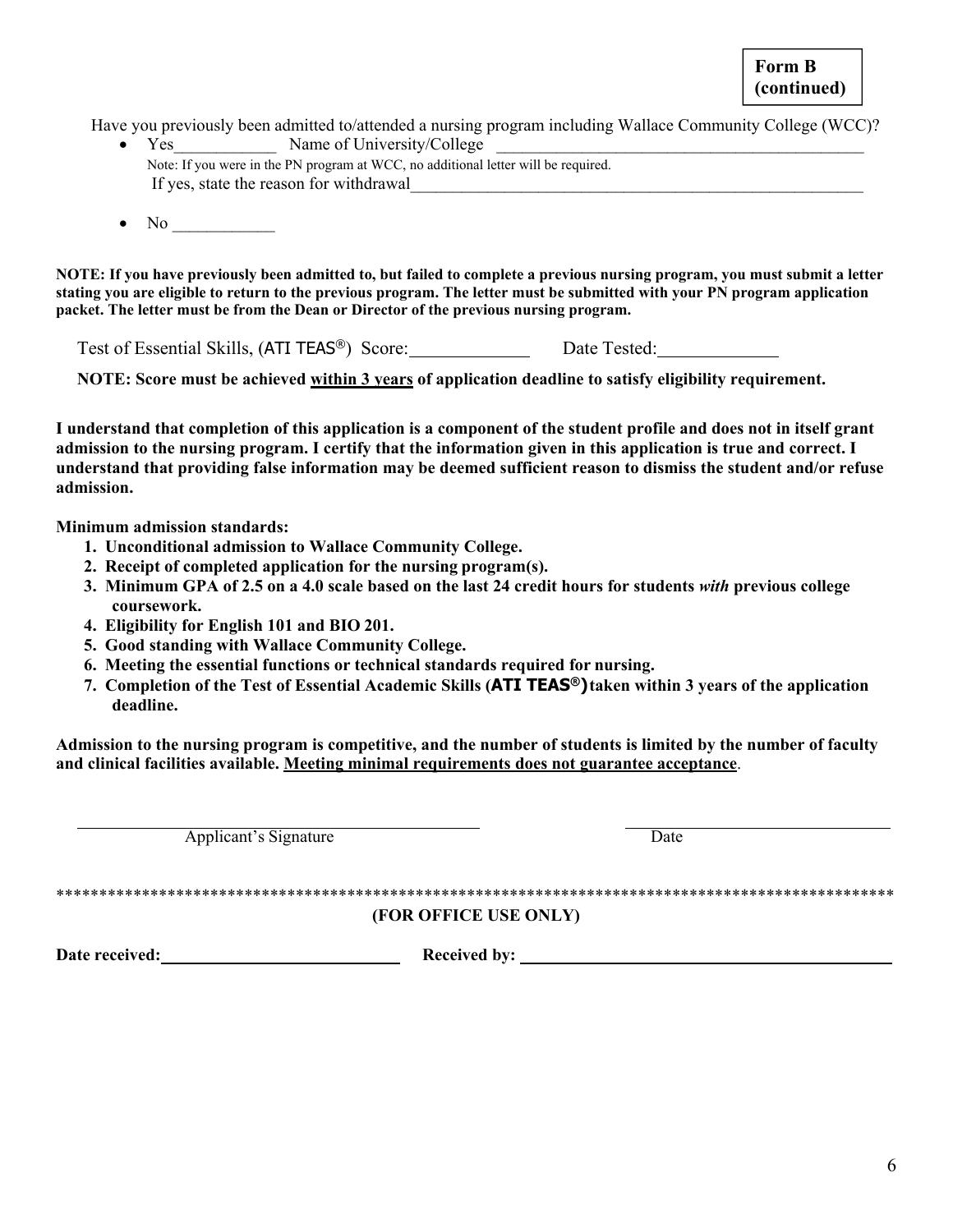# **Wallace Community College Practical Nursing Program (LPN)**

# **SITE PREFERENCE FORM**

# *(Please include this form in application packet)*

Fall 2022 applicants for the Practical Nursing program will have the option of choosing between a traditional **"DAY"** program track offered at the Wallace Campus in Dothan or a traditional **"DAY"** program track offered at the Sparks Campus in Eufaula. Please rank your preference for location below by placing "1" beside your first preference and "2" beside your second preference. If you DO NOT have a second preference, mark those spaces "N/A" and indicate only your first preference.

 **Day - Wallace Campus in Dothan** 

 **Day - Sparks Campus in Eufaula** 

**NOTE: The next application for Evening/Weekend Classes will not be offered until Fall 2023. The application for the next Evening/Weekend cohort will be available online March 1, 2023.** 

> **The PN program at WCC is approved by the Alabama Board of Nursing RSA Plaza, Suite 250 770 Washington Avenue Montgomery, Alabama 36104 (334) 293-5200**

**The PN program at WCC is accredited by the Accrediting Commission for Education in Nursing (ACEN) 3343 Peachtree Road NE, Suite 850 Atlanta, Georgia 30326 (404) 975-5000**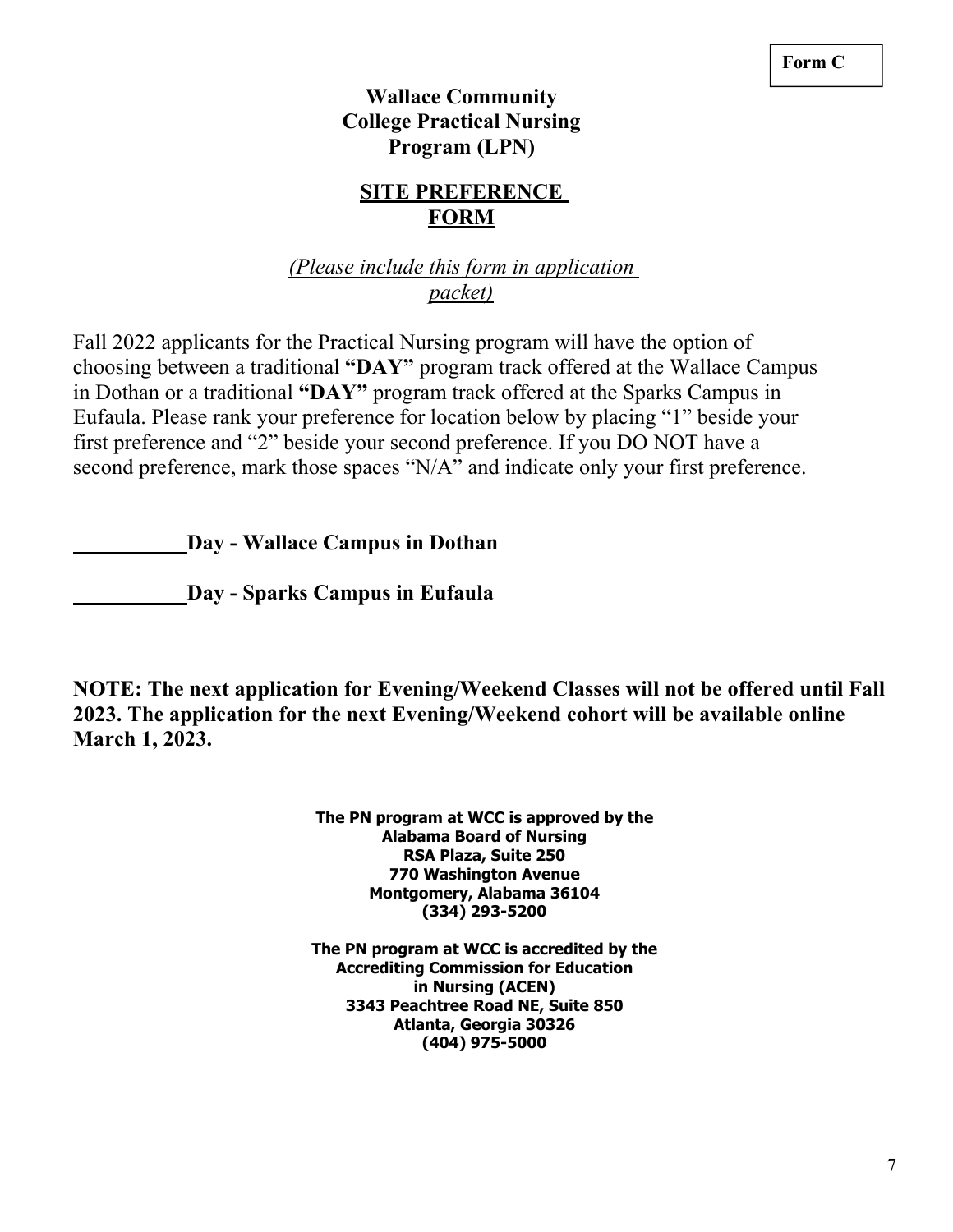#### **THE ALABAMA COMMUNITY COLLEGE SYSTEM / WALLACE COMMUNITY COLLEGE NURSING PROGRAMS - ESSENTIAL FUNCTIONS**

The Alabama Community College System endorses the Americans' with Disabilities Act. In accordance with College policy, when requested, reasonable accommodations may be provided for individuals with disabilities.

Physical, cognitive, psychomotor, affective and social abilities are required in unique combinations to provide safe and effective nursing care. The applicant/student must be able to meet the essential functions with or without reasonable accommodations throughout the program of learning. Admission, progression and graduation are contingent upon one's ability to demonstrate the essential functions delineated for the nursing programs with or without reasonable accommodations. The nursing programs and/or its affiliated clinical agencies may identify additional essential functions. The nursing programs reserve the right to amend the essential functions as deemed necessary.

In order to be admitted and to progress in the nursing program one must possess a functional level of ability to perform the duties required of a nurse. Admission or progression may be denied if a student is unable to demonstrate the essential functions with or without reasonable accommodations.

The essential functions delineated are those deemed necessary the Alabama Community College System nursing programs. No representation regarding industrial standards is implied. Similarly, any reasonable accommodations made will be determined and applied to the respective nursing program and may vary from reasonable accommodations made by healthcare employers.

**The essential functions delineated below are necessary for nursing program admission, progression and graduation and for the provision of safe and effective nursing care. The essential functions include but are not limited to the ability to:** 

- 1) Sensory Perception
	- Visual<br>i) (
		- Observe and discern subtle changes in physical conditions and the environment
		- ii) Visualize different color spectrums and color changes<br>iii) Read fine print in varying levels of light
		- Read fine print in varying levels of light
		- iv) Read for prolonged periods of time
		-
		- v) Read cursive writing<br>vi) Read at varying dista Read at varying distances
		- vii) Read data/information displayed on monitors/equipment
	- b) Auditory
		- Interpret monitoring devices
		- ii) Distinguish muffled sounds heard through a stethoscope<br>iii) Hear and discriminate high and low frequency sounds
		- Hear and discriminate high and low frequency sounds
		- produced by the body and the environment
		- iv) Effectively hear to communicate with others
	- c) Tactile
		- i) Discern tremors, vibrations, pulses, textures, temperature, shapes, size, location and other physical characteristics
	- d) Olfactory
		- Detect body odors and odors in the environment
- 2) Communication/ Interpersonal Relationships
	- a) Verbally and in writing, engage in a two-way communication and interact effectively with others, from a variety of social, emotional, cultural and intellectual backgrounds
	- b) Work effectively in groups
	- c) Work effectively independently
	- d) Discern and interpret nonverbal communication
	- e) Express one's ideas and feelings clearly
	- f) Communicate with others accurately in a timely manner
	- g) Obtain communications from a computer
- 3) Cognitive/Critical Thinking
	- a) Effectively read, write and comprehend the English language b) Consistently and dependably engage in the process of critical thinking in order to formulate and implement safe and ethical nursing decisions in a variety of health care settings
	- c) Demonstrate satisfactory performance on written examinations
	- including mathematical computations without a calculator
	- d) Satisfactorily achieve the program objectives
- 4) Motor Function
	- a) Handle small delicate equipment/objects without extraneous movement, contamination or destruction
	- b) Move, position, turn, transfer, assist with lifting or lift and carry clients without injury to clients, self or others
	- c) Maintain balance from any position
	- d) Stand on both legs
	- e) Coordinate hand/eye movements
	- f) Push/pull heavy objects without injury to client, self or others g) Stand, bend, walk and/or sit for 6-12 hours in a clinical setting performing physical activities requiring energy without jeopardizing the safety of the client, self or others
	- h) Walk without a cane, walker or crutches
	- i) Function with hands free for nursing care and transporting items
	- j) Transport self and client without the use of electrical devices
	- $k$ ) Flex, abduct and rotate all joints freely  $l$ ) Respond rapidly to emergency situation
	- Respond rapidly to emergency situations
	- m) Maneuver in small areas
	- n) Perform daily care functions for the client
	- o) Coordinate fine and gross motor hand movements to provide safe effective nursing care
	- p) Calibrate/use equipment
- q) Execute movement required to provide nursing care in all health care settings
- r) Perform CPR and physical assessment
- s) Operate a computer
- 5) Professional Behavior
	- a) Convey caring, respect, sensitivity, tact, compassion, empathy, tolerance and a healthy attitude toward others
	- b) Demonstrate a mentally healthy attitude that is age appropriate in relationship to the client
	- c) Handle multiple tasks concurrently
	- d) Perform safe, effective nursing care for clients in a caring context
	- e) Understand and follow the policies and procedures of the College and clinical agencies
	- f) Understand the consequences of violating the student code of conduct
	- g) Understand that posing a direct threat to others is unacceptable and subjects one to discipline
	- h) Meet qualifications for licensure by examination as stipulated by
	- the Alabama Board of Nursing i) Not to pose a threat to self or others
	- j) Function effectively in situations of uncertainty and stress
	- inherent in providing nursing care
	- k) Adapt to changing environments and situations
	- l) Remain free of chemical dependency
	- m) Report promptly to clinical and remain for 6-12 hours on the clinical unit
	- n) Provide nursing care in an appropriate time frame
	- o) Accepts responsibility, accountability, and ownership of one's actions
	- p) Seek supervision/consultation in a timely manner
	- q) Examine and modify one's own behavior when it interferes with nursing care or learning I have reviewed the Essential Functions for this program and I certify that to the best of my knowledge, I have the ability to perform these functions. I understand that a further evaluation of my ability may be required and conducted by the nursing faculty if deemed necessary, to evaluate my ability prior to admission to the program and for retention and progression through the program.

#### **STUDENT ACKNOWLEDGEMENT**

I have reviewed the Essential Functions for this program and I certify that to the best of my knowledge, I have the ability to perform these functions. I understand that a further evaluation of my ability may be required and conducted by the nursing faculty if deemed necessary, to evaluate my ability prior to admission to the program and for retention and progression through the program.

I understand that Wallace Community College will provide reasonable accommodations but is not required to substantially alter the requirements or nature of the program or provide accommodations that inflict an undue burden on the respective College.

I understand that if my health changes during the program of learning, so that the essential functions cannot be met with or without reasonable accommodations, that I may be withdrawn from the nursing program.

**I understand that if I need accommodations, it is my responsibility to contact the appropriate College official. My request should be directed to Dr. Ryan Spry, (334) 556-2587. Print Name:** 

**\_\_\_\_\_\_\_\_\_\_\_\_\_\_\_\_\_\_\_\_\_\_\_\_\_\_\_\_\_\_\_\_\_\_\_\_\_ \_\_\_\_\_\_\_\_\_\_\_\_\_\_\_\_** 

**Student Signature Date**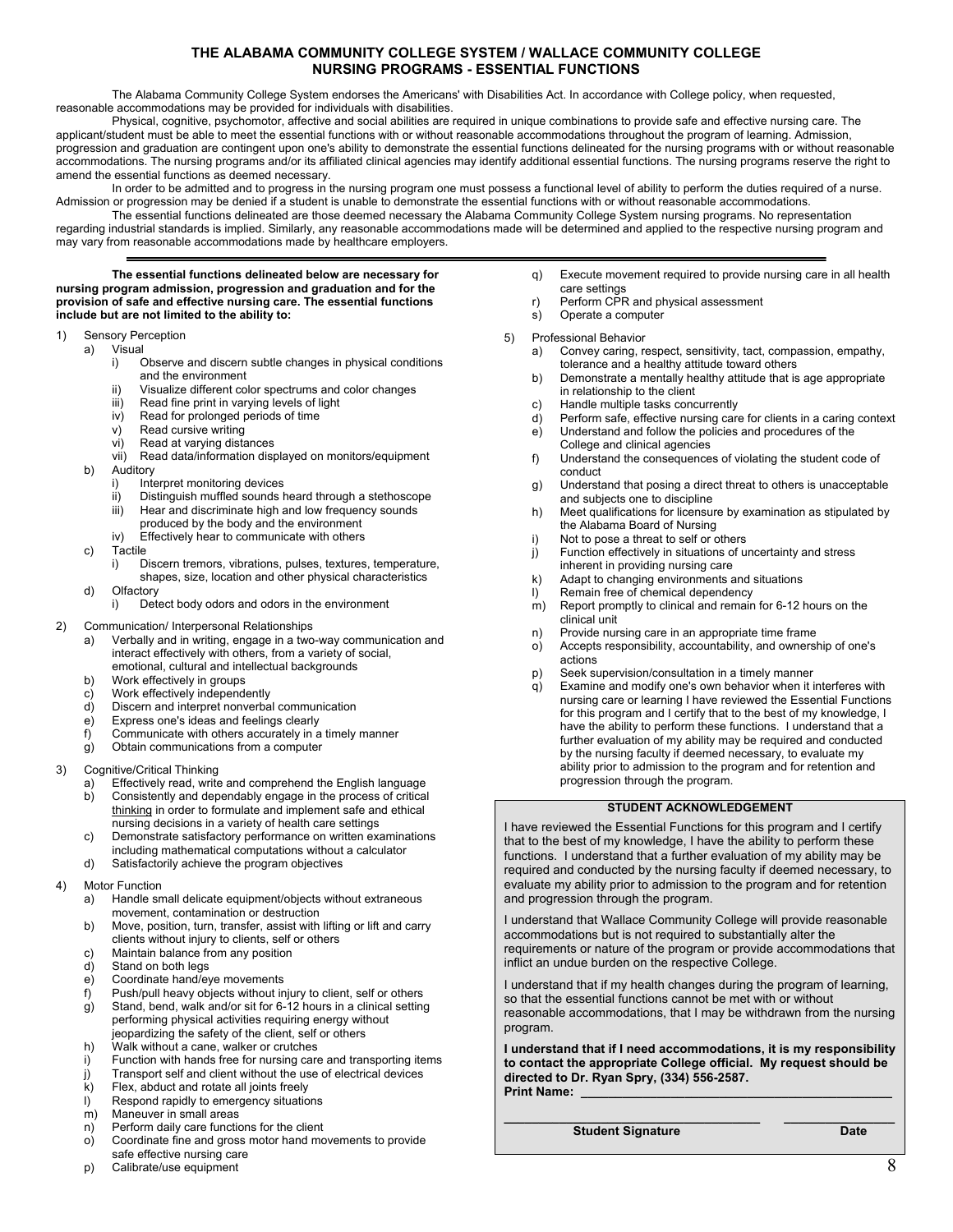#### **ATI TEAS® Entrance Exam for Fall 2022 Wallace Community College Practical Nursing Applicants**

**Applicants to the Practical Nursing program at Wallace Community College must submit scores received on the Test of Essential Academic Skills (ATI TEAS® or TEAS-V®). Applicants must pre-register and pay for testing through the vendor site to reserve a seat at their desired testing session. Although no minimum score is required, the score received on this test will count as a majority of points used in ranking applicants for admission selection (150 of 221 for PN). ATI TEAS®scores are valid for three years.** 

The ATI TEAS® measures basic essential skills in the academic content areas of reading, mathematics, science, and English and language usage. Students must create an account at www.atitesting.com to schedule a date for testing. All nursing applicants must include a copy of their ATI TEAS® score report in their nursing program application packet. Applications received without test scores will be considered ineligible for admission consideration and point ranking.

#### **Guidelines for ATI TEAS® Testing:**

- ATI TEAS® test administration at WCC will be computerized (four-option, multiple choice)
- Total time available to test: 209 minutes (3 hours and 29 minutes)
- Number of Test Questions: 170
- Points Possible: 150
	- o **Reading**: 58 minutes/ 48 questions
	- o **Math**: 51 minutes/ 34 questions
	- o **Science**: 66 minutes/ 54 questions
		- o **English and language**: 34 minutes/ 34 questions

#### **Accommodations for Students with Disabilities:**

According to the U.S. Department of Education's Section 504 of the Rehabilitation Act of 1973, a student with a disability may be defined as any individual who:

- has a physical or mental impairment which substantially limits one or more major life activities;
- has a record of such an impairment; or
- is regarded as having such an impairment

Any examinee who has a **documented** disability should contact Dr. Ryan Spry (Wallace Campus in Dothan) at 334-556-2587 or Ms. Terri Ricks Sparks Campus in Eufaula at 334-556-4270 **two weeks prior** to their registered testing date.

#### **Preparing for the ATI TEAS®:**

- The *Study Manual for the Test of Essential Academic Skills* is available for purchase at www.atitesting.com.
	- The following items are also available for purchase at www.atitesting.com:
		- Learning strategies
		- **ATI TEAS® Pre-Test Study Manual**
		- ATI TEAS® online practice assessments
		- ATI TEAS® transcripts

Scoring on the ATI TEAS® is utilized in the nursing entry process as points based on the percentage score equivalent. The **Adjusted Individual Total** score percentage score is utilized in calculating the nurse entry admission process. If the **Adjusted Individual Total Score is 94%, this will be calculated as 94% of the total 150 questions or 141 admission points.** There is no minimum score required on the ATI TEAS®, but a higher score produces a higher point total for nursing entry. Total points possible for nursing entry: PN=221.

Cost of the ATI TEAS® test is \$82.00. This fee must be paid in advance online by debit or credit card at www.atitesting.com. **YOU MUST PRE-REGISTER WITH ATI TO SCHEDULE A TESTING SESSION—WCC DOES NOT SCHEDULE SEATS OR RECEIVE PAYMENT. DO NOT COME TO A TESTING SESSION IF YOU HAVE NOT ALREADY PRE-REGISTERED AND RECEIVED YOUR USER ID AND PASSWORD!** 

#### **Registering for the ATI TEAS®:**

- Log on to www.atitesting.com
- Click on "Register for ATI TEAS®" at the bottom right corner of your screen.
- After completing the registration process, testers will be required to create a user account if they do not already have one prior to purchasing the test session. **REMEMBER YOUR USER ID AND PASSWORD—IT WILL BE REQUIRED AT TIME OF TESTING.**

#### **Taking the ATI TEAS®:**